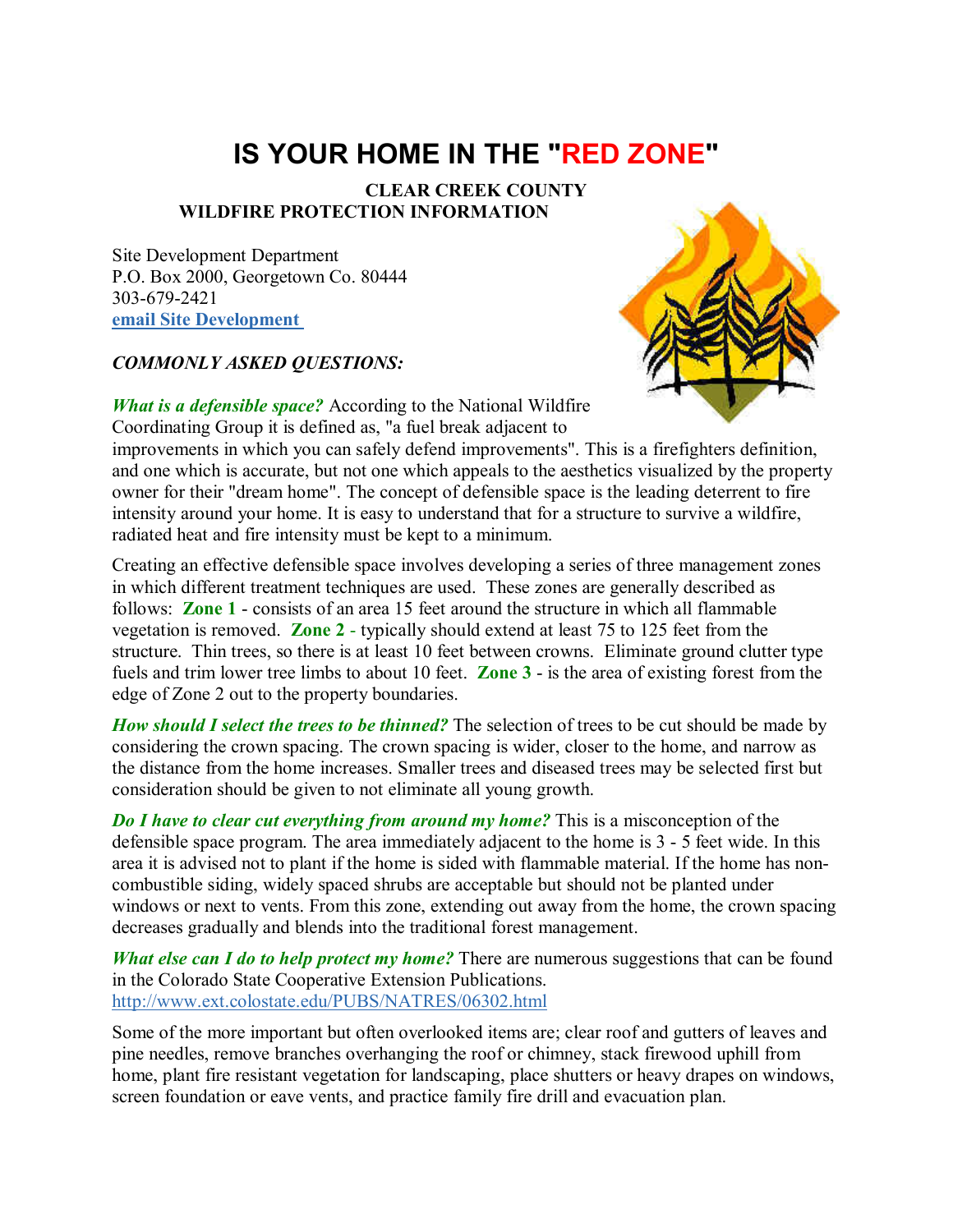

## **FIRE SAFETY CHECKLIST**

1) Trees and brush are properly thinned and pruned within the defensible space; slash from the thinning is disposed of

2) Roof and gutters are clear of debris.

3) Branches overhanging chimney area are removed.

4) Grass and weeds are mowed within 15 feet of the structure.

5) Firewood is stacked uphill and/or on a contour at least 30 feet from the structure.

6) Outdoor water supply is available complete with hose and nozzle.

7) Fire extinguishers are checked and in working condition.

8) Driveway is wide enough to accommodate fire vehicles (check with local fire department).

9) Signs are posted for; identification, emergency vehicle parking area, and bridge load limits.

10) There is an easily accessible tool storage area complete with rakes, hoes, axes, and shovels for use in case of fire.

11) Family fire drills and fire evacuation plan have been practiced. (Escape areas should be open with good visibility all around. Meadows, rock outcrops, and wide roads are good examples).

12) Attic, roof, eave openings, and sides of stilt foundations, are enclosed, screened or walled up.

13) Trash and debris accumulations are removed from the defensible space.

14) A checklist for fire safety needs inside the home has also been completed (available from your local fire department).

15) Shutters or heavy draping is available to cover windows and plan to move furniture to center of rooms.



## **INFORMATIONAL CONTACTS**

Site Development Department P.O. Box 2000, Georgetown Co. 80444 303-569-3251 ext. 421 **email Site Development**

For more information try these contacts:

Colorado State Forest Service 5060 Campus Delivery Ft. Collins, CO 80523-5060 Office: 970-491-6303 Fax: 970-491-7736 On the Webb: http://csfs.colostate.edu/